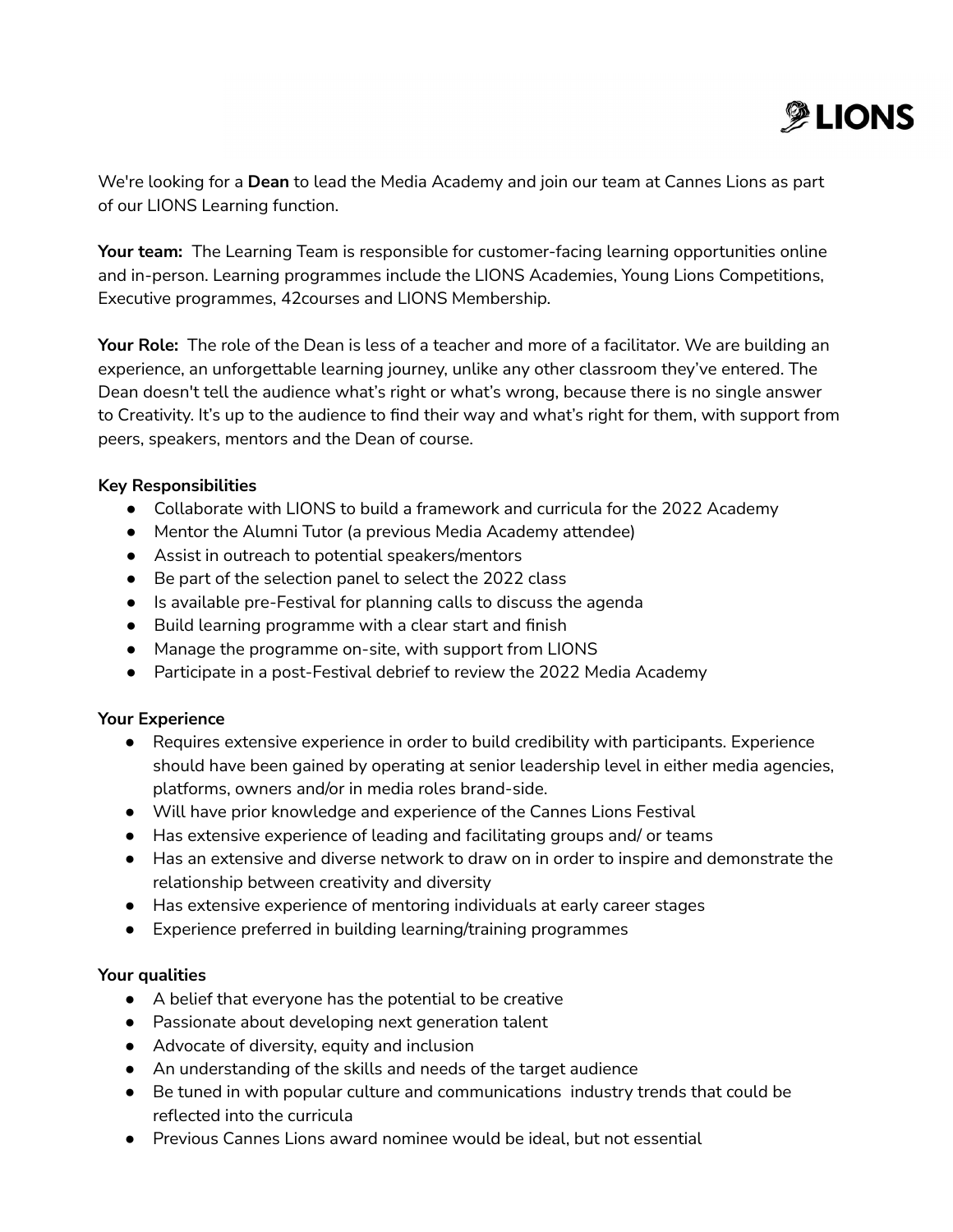

## **Your Skills**

- Demonstrates an awareness of how science, tech, environment, politics, innovation and culture are continuing to affect the creative world and converts this awareness into tangible insights to disrupt thinking and inspire innovation
- $\bullet$  Personable able to make a positive connection with the class
- Content presentation provide relevant content/perspectives in an engaging and thought-provoking manner
- Organisation able to keep the class on track and on schedule

# **Who are we?**

The **LIONS** brand is probably most synonymous with Cannes Lions, The International Festival of Creativity, the definitive meeting place for the global creative communications and advertising community. It's five days of inspiration, aspiration, unlimited magic and potential. The Festival has been championing creative excellence since 1954 with the goal of providing a global destination and the definitive benchmark for creativity that drives progress.

**LIONS** is going through an exciting time as it's recently repositioned as The Home of Creativity, supporting those in the business of creativity at every step of their journeys with an extended portfolio of new advisory, learning and intelligence services. Our purpose is to drive progress through creativity for an incredibly diverse and talented global creative community.

You will join a team of change makers. The team's purpose is to champion change to create the most powerful global creative community and drive growth for the brand.

**LIONS** is an **Ascential** company. **Ascential** delivers specialist information, analytics and ecommerce optimisation platforms to the world's leading consumer brands and their ecosystems. We help our customers to make smart decisions that improve performance now, and in the future.

With more than 2,500 employees across five continents, we combine local expertise with a global footprint for clients in over 120 countries. Ascential is listed on the London Stock Exchange.